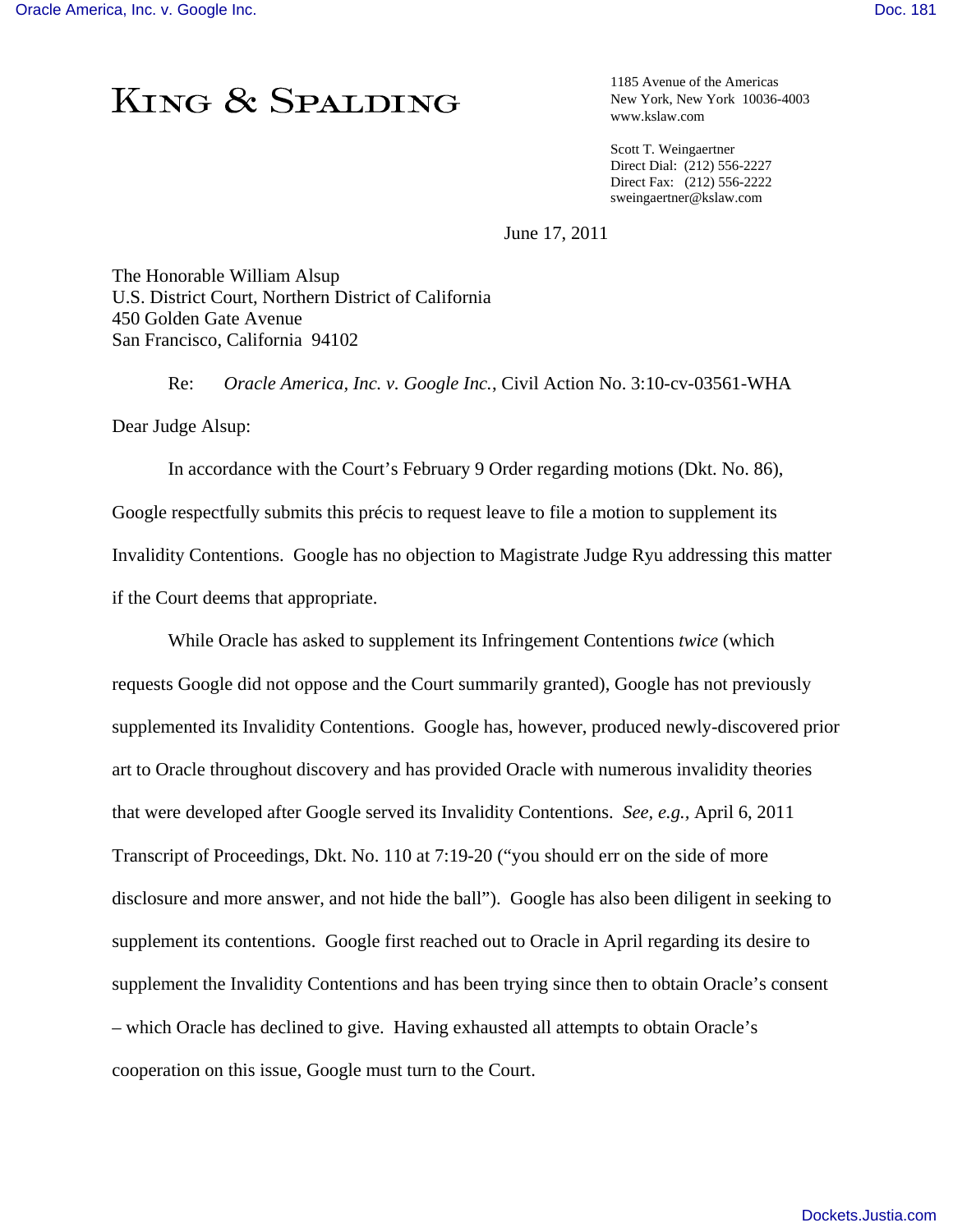The Honorable William Alsup June 17, 2011 Page 2

 On June 1, per agreement of the parties (Dkt. No. 144) and approval of the Court (Dkt. No. 147), Oracle limited its allegations to 50 patent claims. On June 15, Google responded by limiting its invalidity defenses to six grounds per patent claim. Included in Google's six-perclaim invalidity theories were certain defenses that either were not included in Google's initial Invalidity Contentions or were disclosed as potentially relevant but not charted.

 Patent Local Rule 3-6 states that a party may formally supplement its contentions "by order of the Court upon a timely showing of good cause." Good cause is shown when the moving party is diligent in amending its contentions and the other party will not suffer undue prejudice. *Vasudevan Software, Inc. v. IBM*, No. 09-cv-05897, 2011 U.S. Dist. LEXIS 33132 at \*4-5 (N.D. Cal. Feb. 18, 2011) (quoting *Acer, Inc. v. Tec. Props. Ltd.*, Nos. 5:08-cv-00877, 00882, 05398, 2010 U.S. Dist. LEXIS 142472 at \*4 (N.D. Cal. Sept. 10, 2010).

 Developments during discovery have given rise to Google's need to supplement its contentions, including:

 (1) Oracle's representations in its claim construction briefings, in statements by Oracle's counsel at the April 6 and April 20 hearings, and in Oracle's proposed claim constructions that were adopted by the Court in its May 9 Claim Construction Order (Dkt. 137), *see* Patent L.R. 3-6(a) ("good cause include[s] … a claim construction by the Court different from that proposed by the party seeking amendment");

 (2) invalidity theories developed in connection with *ex parte* and *inter partes*  re-examination requests that were filed after service of Google's Invalidity Contentions, and additional relevant prior art only recently identified by Google despite thorough prior art